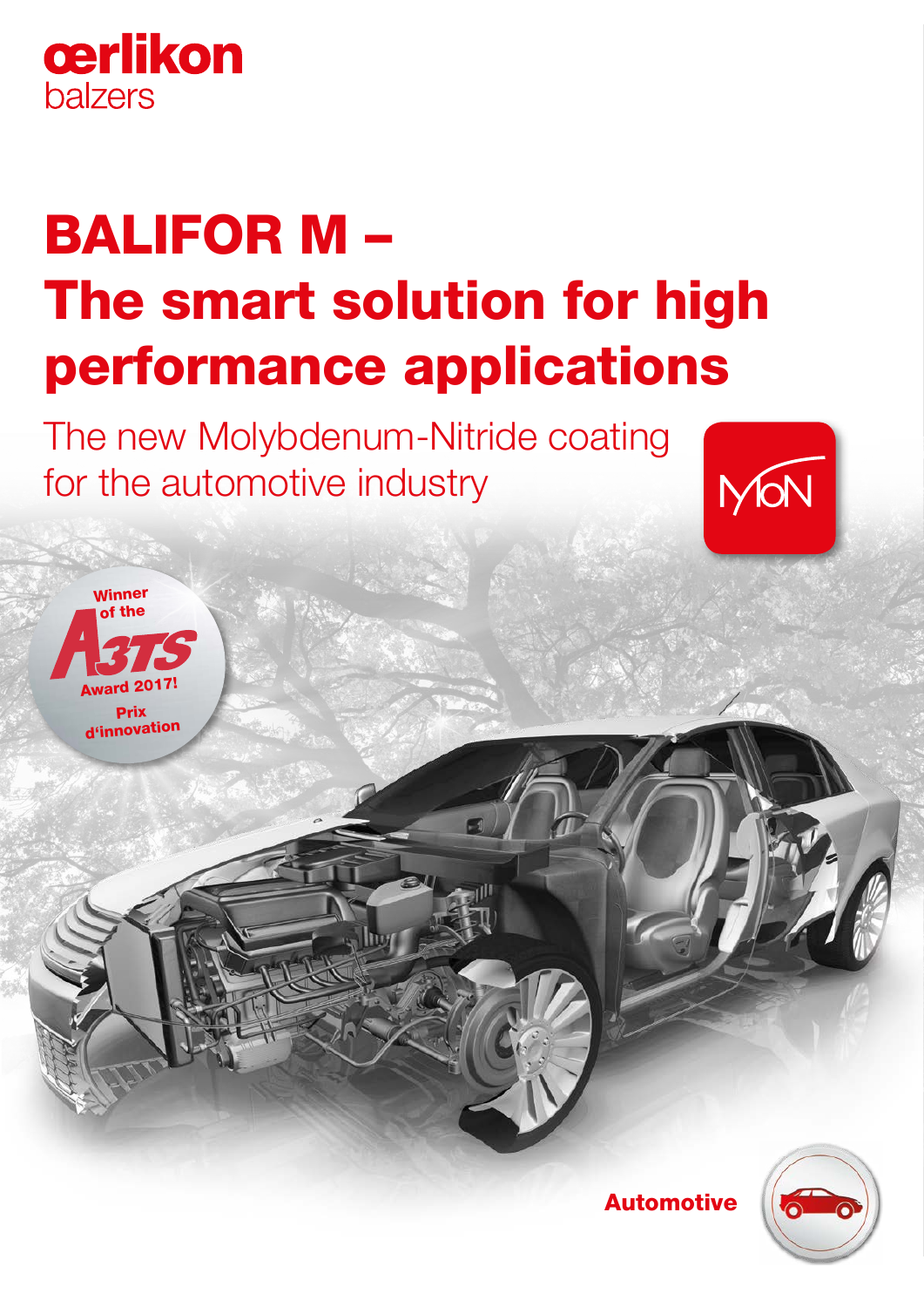# BALIFOR M the MoN-solution for the automotive industry

The automotive industry is constantly challenged by legal, environmental, political and social expectations which have to be fulfilled within the industrial process at financially tolerable conditions.

Technological innovations also require new solutions for the production process. Where carbon-based coatings were the best fit, nowadays they might have to be replaced where the temperatures of the working environment rise too high or where aggressive lubricants have to be used.

If you need stable conditions in tribological contacts under high loads at high temperatures of up to 800° Celsius, BALIFOR™ M from Oerlikon Balzers guarantees the best protection of both friction partners.

The excellent compatibility with lubricants and additives is one of the main advantages of BALIFOR™ M. It is the alternative solution when carbon-based coatings suffer from thermal degradation and/or are not compatible with lubricants.

## The advantages of BALIFOR M

Properties of MoN-based coatings can be adjusted over a wide range:

- $\blacksquare$  15 35 GPa film hardness
- COF in (minimum) lubricated systems similar to a-C:H (DLC about 0.06)
- $\blacksquare$  High compatibility to lubricants and additives, not affected by MoDTC
- Stable up to 450 $^{\circ}$ C, HT versions up to 800 $^{\circ}$ C
- Very low wear and counter-body wear
- Gradient layers and running-in layers

# BALIFOR M shows high performance in comparison to carbon-based coatings

Carbon-based coatings are suitable for many applications in and around vehicles. But the stability of these coatings ends at approx.  $350^{\circ}$ C – under high load even at  $250^{\circ}$ C! BALIFOR™ M clearly proves its performance in direct

comparison when considering

- **b** best wear protection under high stress
- **F** remarkable low counter body wear, and
- operating under high temperatures

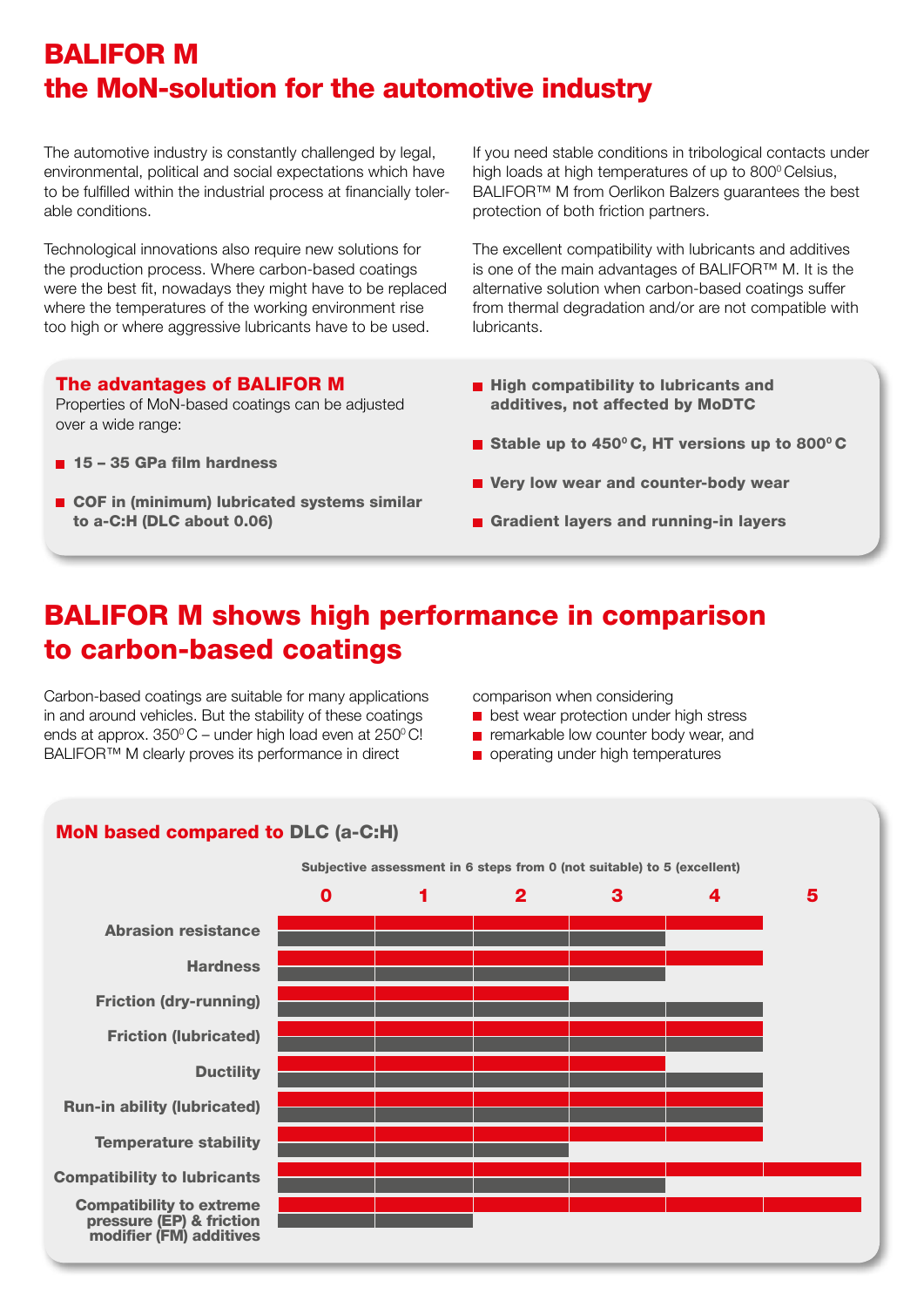# Applications of BALIFOR M The state of the art MoN solution for the automotive industry



## BALIFOR M for piston pins compared to DLC



#### MoN coated piston pin after 500h engine test:

- noncritical wear at the edge of the con-rod bore schematic of a typical
	- DLC wear profile
- Total thickness typical DLC-coating (um) Nominal thickness typical DLC-coating (µm)
- Total thickness MoN-coating (um)
- Nominal thickness MoN-coating (µm)



BALIFOR M shows the maximum friction reduction in exhaust tract applications at temperatures up to 800°C



- Friction reduction in a bearing:
- $\blacksquare$  at temperatures up to 800 $^{\circ}$ C
- at low to moderate loads
- multilayer MoN / AlTiN (formation of solid lubricant  $\mathsf{MoO}_{_{3}}$  at higher temperatures) suitable for applications
- in the exhaust tract



### BALIFOR M the state of the art solution for Cam-followers



Cam-follower after life test:

- coating architecture adapted to cyclic impact stress
- $\blacksquare$  maximum wear approx. 0.4  $\mu$ m
- wear correlated to smoothing